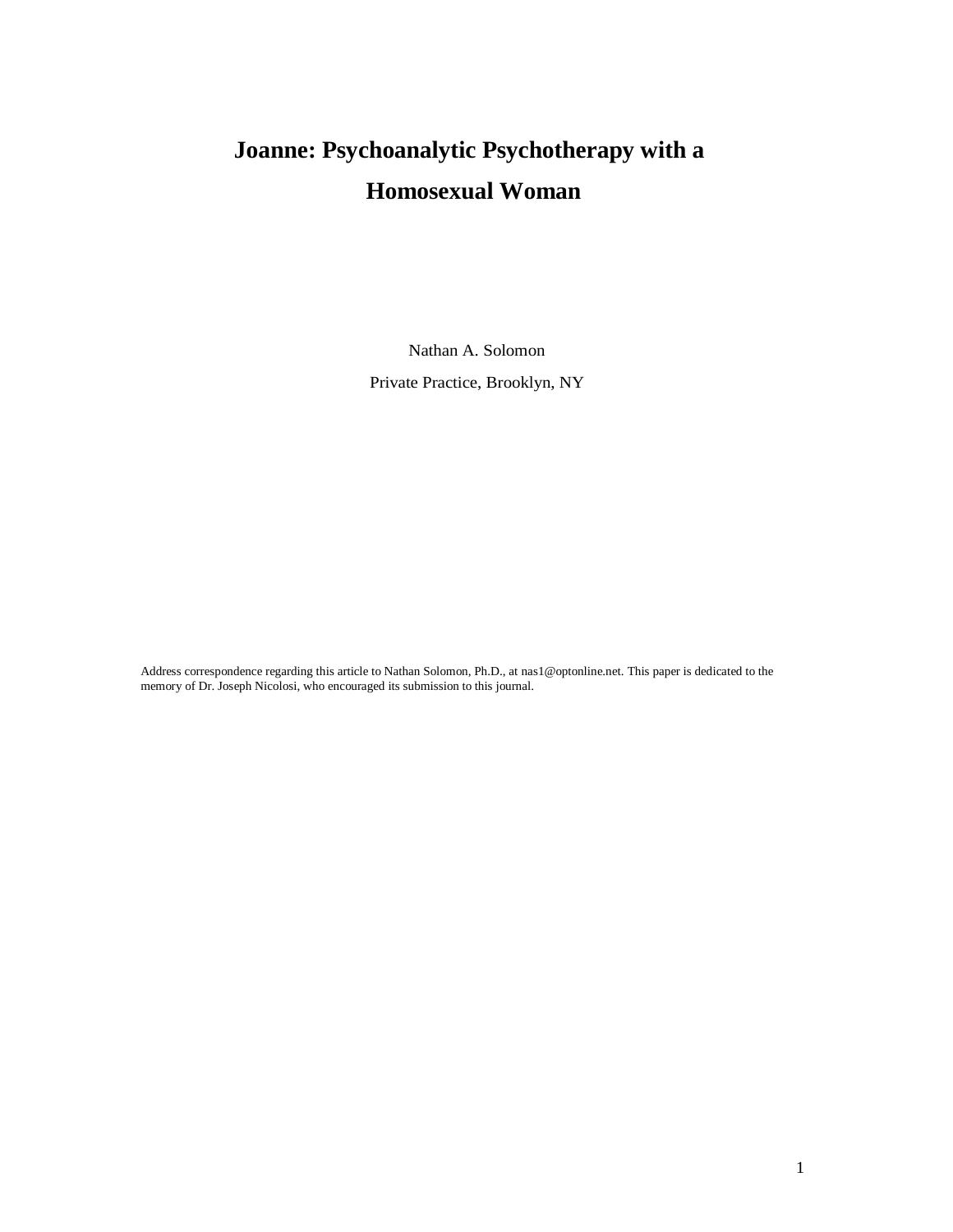# **Abstract**

A thirty-year-old, married, Orthodox Jewish woman complaining of same-sex attraction was treated with psychoanalytically oriented psychotherapy after trying several other therapies, including sex therapy. Among the primary determinants of her presenting problem were alienation from her unpredictable, narcissistic mother, gender identity confusion, and impounded anger. After about two years of treatment, the patient achieved connection with feelings of affection and desire, improved and loving relationships with her children, regular orgasmic sex with her husband, and remission of pre-existing colitis.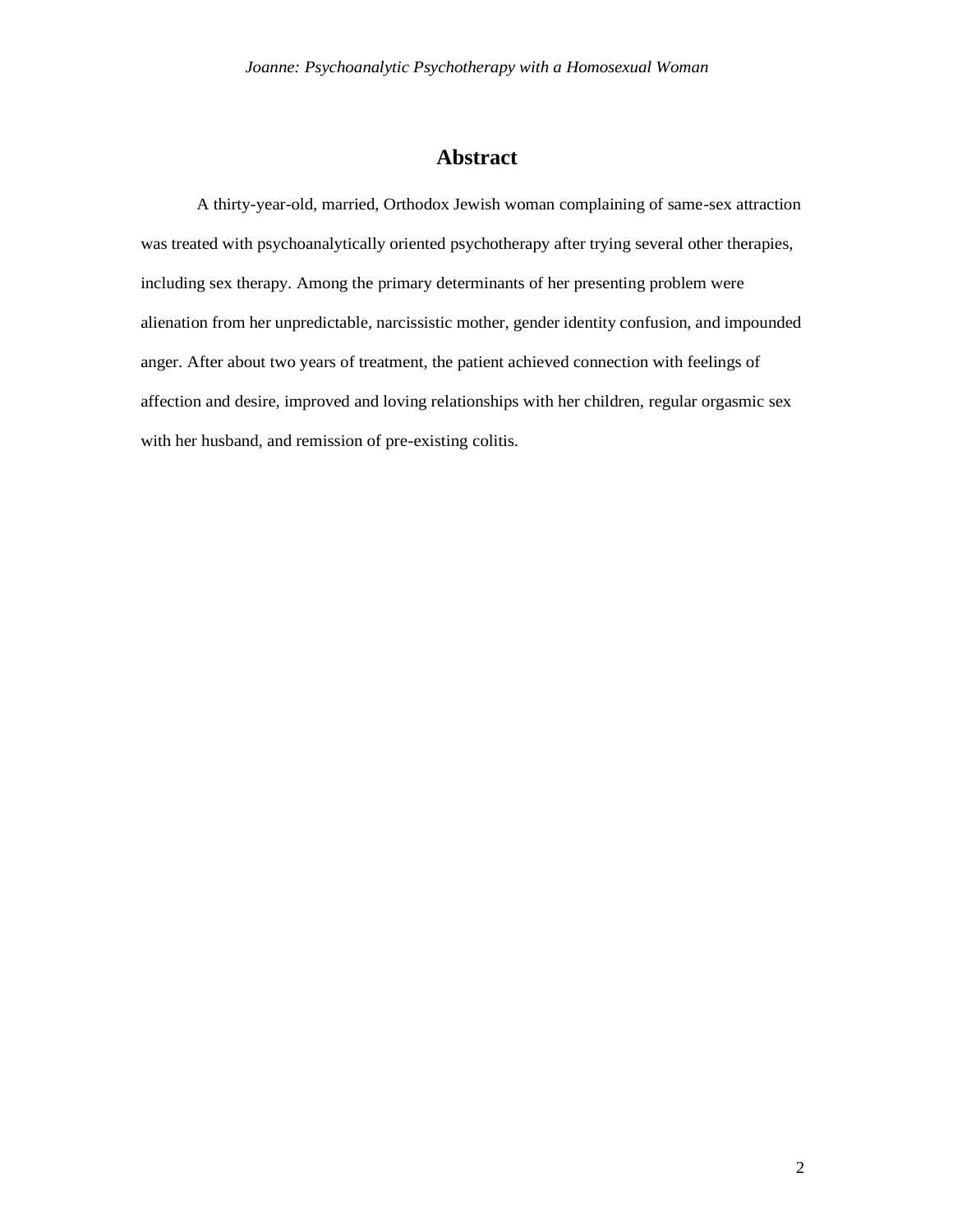# **Initial Presentation**

Dressed in jeans, a sweatshirt, and work boots, Joanne does not look like the usual Orthodox Jewish woman. When I ask her what brought her to my office, she states flatly, "I'm gay." At thirty years of age, married and the mother of two children, Joanne is very distressed and sad over the cloud that hangs over her otherwise very good marriage. She states she has no desire for intimacy with her husband, is attracted more to women than to men, and, in order to achieve arousal with her husband, has homosexual fantasies.

She was referred for treatment by her mother's therapist. At presentation, she is oriented to person, place, and time and well-related. Rapport with her was easily established. Joanne's intelligence is above average, her reality testing is intact, her thinking is logical, and her speech is clear and coherent. She reports her mood is depressed. She is taking Wellbutrin prescribed by a psychiatrist. Her affect is somewhat constricted.

## **History**

Joanne has seen several therapists for this problem without success. A sex therapist thought her problem was hormonal. Joanne's mother is a chronically depressed and angry woman, who is difficult to tolerate, though Joanne insists she has been a positive influence in her life. Her father is a pleasant but passive and quiet man, who is not terribly accessible.

Joanne has a history of ulcerative colitis, possibly secondary to obsessive rumination. She has never had a crush on a male, though she says she is somewhat attracted to her husband. She has always been a tomboy, preferring sports and vigorous work to more feminine pursuits. She rates her marriage a 10 out of 10, except for physical intimacy, which is difficult and sporadic at best. She reports that her husband is her best friend.

Joanne rated herself an average student throughout her Orthodox Jewish religious schooling; she was not particularly academically oriented. She did have friends. Beginning at about age 13, she began masturbating once every 2 weeks or so. At around age 15, she began to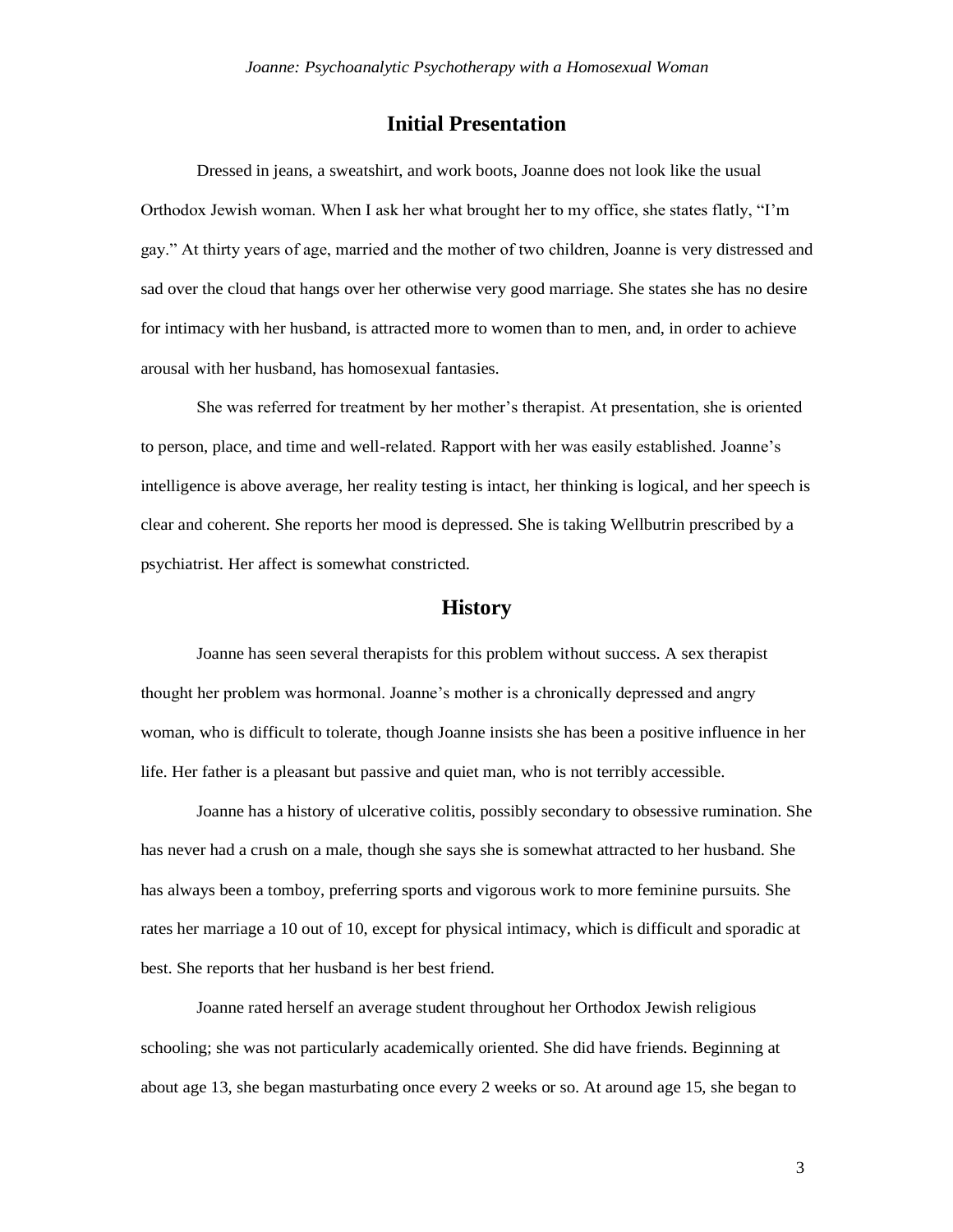be attracted to and have sexual fantasies about females. Soon, she had 4 or 5 offers of sex from other girls, but she declined. Currently, she reports homosexual dreams, sometimes about trying to find a private place to have sex.

We agree to meet twice weekly.

### **Initial Phase of Therapy**

Joanne prefers to use humor to avoid painful affect from the very beginning to almost the end of therapy. She spends a great deal of time extolling her mother and her husband. She wants to know how a perfectly normal childhood could yield a problem such as hers.

During our  $11<sup>th</sup>$  session, Joanne goes blank. She has nothing to say. I say this sometimes means that something is trying to come out. She immediately responds, "Okay, I guess I have to say it," and reports a memory from age 6. She is at a children's concert, sees a 15-year-old girl on the stage, and is mesmerized by her, probably aroused. She imagines the girl without her clothes and focuses on her sex characteristics.

Memories like these embarrass Joanne terribly. Before the next session, she calls and reports that she has developed a tremor and agitation. She believes it has to do with her memory from the last session. At my suggestion, she calls the psychiatrist, who believes it is an abreaction to the Wellbutrin. She cuts back to start more slowly. In session, she reports three more memories of childhood sex play with other girls at ages 8 and 10. She insists she got nothing out of these interactions, which were initiated by the other girls. She also reflects upon her mother, who in her later life has become critical and bitter. No one wants to be in her company. In fact, Joanne is becoming angry with her.

The real (non-neurotic) relationship (Greenson, 1967) between Joanne and myself has developed smoothly. We are frank and easy with each other; our banter is frequent and often jovial. But she appears to fight a *transferential* (i.e., unconscious and neurotic) relationship by missing occasional sessions and often coming late. I see in this an *avoidant attachment*. This

4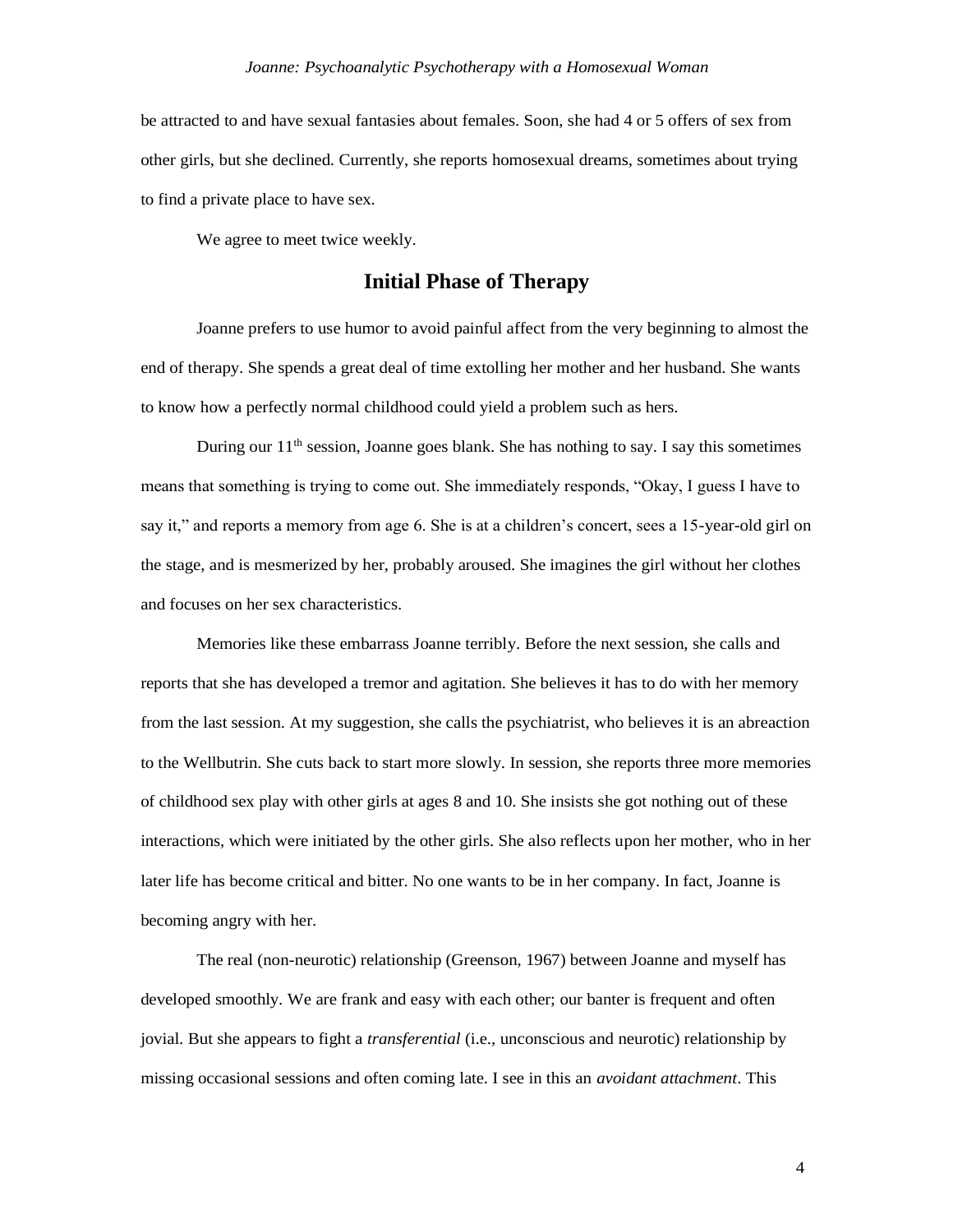expresses itself in her relationships with her mother and her husband. My own countertransference (i.e., my unconscious, neurotic emotional response) involves being seduced into avoidance of important material by her clever humor. I enjoy the banter at the beginning of our sessions. I feel somewhat paternalistic and am extremely frustrated by her lateness and missing sessions.

## **Middle Phase**

Three months into the treatment, Joanne's true feelings about her mother begin to surface. Although she is closer to mother than father, she hates her mother's proclivity to manipulate. As she begins to speak of anger, she also states plainly that she fears losing control of it. This fear of her own anger—and therefore of therapy—will characterize the entire course of our work together. She fears she will abandon her mother, who never hugged or kissed her, was too preoccupied with her own desperate need for validation, and sought it in embarrassing ways. Joanne feared her mother's explosive rages and arrived home from school with apprehension, never knowing which kind of mother would be there.

Her parents' marriage is not a good one. Her mother dominates the household; her father is quiet and often depressed. She describes him as also lacking any affectional ties to her. He is a sweet but socially isolated man.

The transference is soon expressed in terms of dismissal—the primary defense in avoidant attachment (Wallin, 2007). Our work is sometimes pushed aside in favor of quips about myself (calling me "Doc," for example) and cracking jokes. I see this as a defense against fears of emotional abandonment. It is only through patient reliability, being present and dependable, that I am able to help her work through her transferential fears that I will abandon her (and thus provide a corrective emotional experience for her) (Alexander, 1963).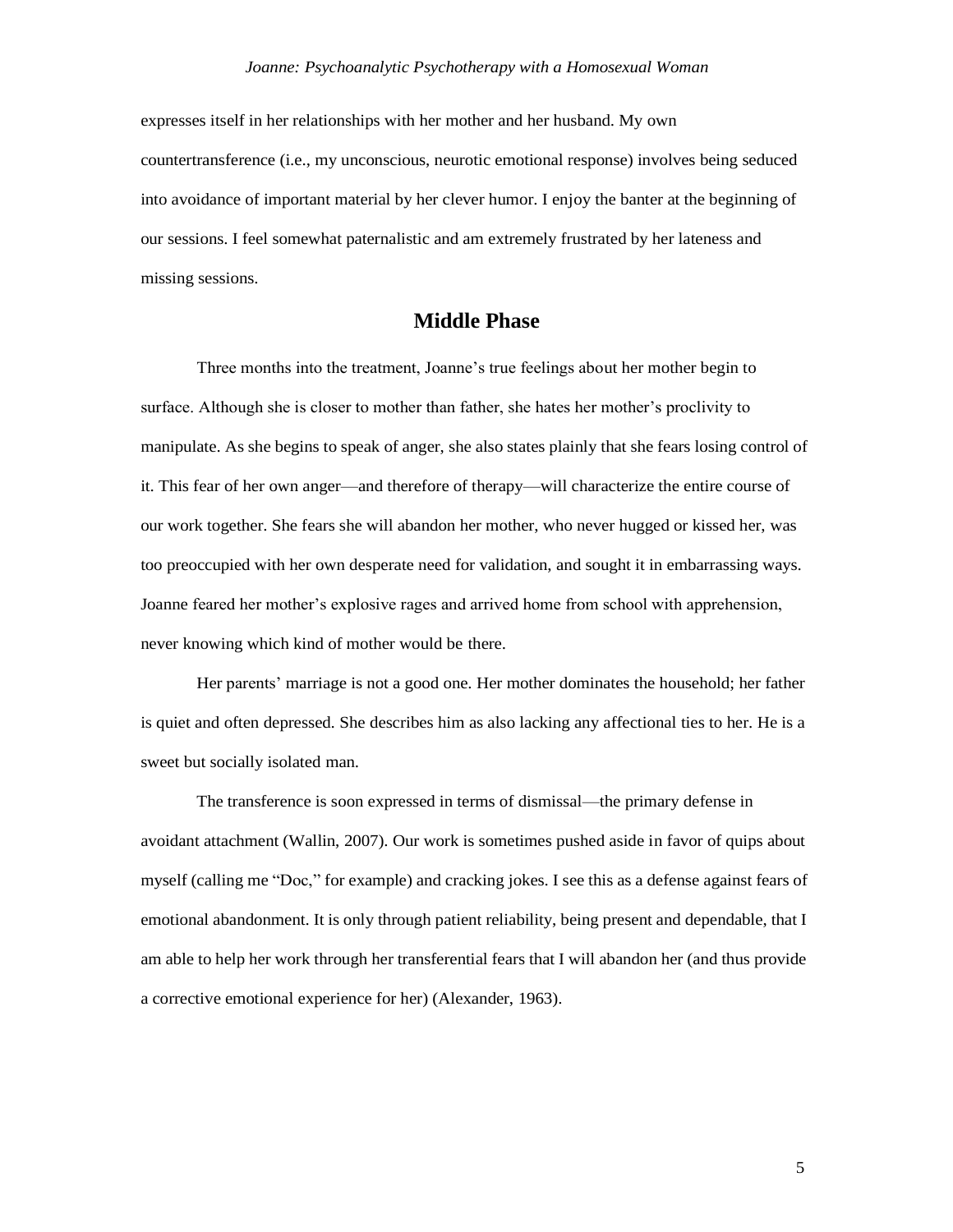During this third month of work, Joanne shares that she always felt that boys had more fun. She was bored by dolls and playing house. She once wore a boy's suit and liked it. She tried urinating from a standing position and still has sexually charged dreams of doing this.

Discussing her sexuality lifts a tremendous burden from her. She confides that her homosexual dreams are more satisfying than intimacy with her husband. For the first time in her life, she declares to me that her life as an Orthodox Jew is a sham. She is really a hedonist and cannot trust herself. She is desperate to feel free. It is during this early middle phase of treatment that Joanne reports improved intimacy with her husband, frequent orgasm, and heterosexual dreams. This coincides with her realization that *she wants to be nothing like her mother.*

With this realization, the therapy descends into a desperate darkness. Joanne's anger rises, is turned against the self, and a deep depression overtakes her. Her libido disappears. She feels "used" by her mother and repulsed by her mother's new, awkward attempts at affection. This is accompanied by substantial feelings of guilt.

In our sixth month of work, during our 41<sup>st</sup> session, Joanne realizes for the first time that, for many years, she has patterned much of her life after a reverse image of her mother. *I wonder if that could include her sexual object choice*. Though she says she has been thinking this, she is still stunned by my suggestion.

She says she is attracted to women she admires. She recalls that an earlier therapist that she hated for his bluntness and arrogance told her she was seeking someone more feminine than her mother. He was right, she says; but *she* needed to say it and thus could not accept it from him. I have been more patient, she says; now, she feels liberated. A tremendous load has been lifted from her. She no longer feels "deviant." She begins to see her mother as "disturbed," which somewhat mitigates the anger.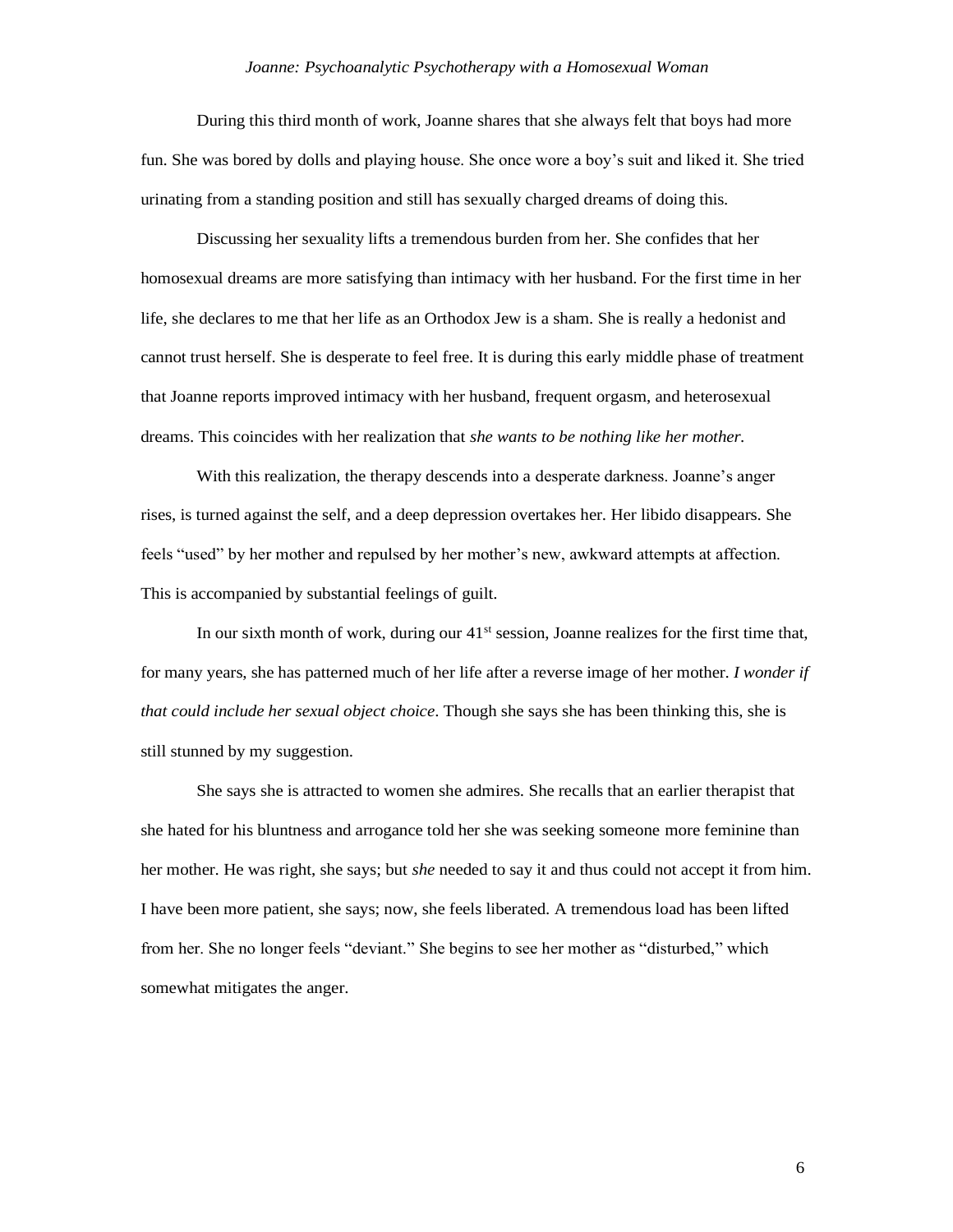# **Working-Through Phase**

Joanne's family has begun to complain to her about her obvious apathy; yet she believes a breakthrough is coming. She is able to admit now that her mother also nurtured her. She is calling her mother more frequently and has fewer homosexual thoughts. She connects her colitis to her guilt over speaking about her mother to me but also ties it to her intense anger against her mother.

Her core relationship problem (Horner, 2005) is clearer now: Out of fear of abandonment, she tightly controls her rage against a narcissistic, neglecting mother. She also begins to allow herself to feel and express her long-repressed resentment of her husband's obsessive, demanding behavior. He faxes her to-do lists during the day, and presses her for intimacy at night. She is beginning to believe that this could be a contributing factor to her low libido. She begins to become more assertive with her husband.

Not coincidentally, she pays more attention to make-up and dress and feels more feminine, when she is dressed up and when she is intimate with her husband. In fact, she reports a tremendous orgasm while feeling very connected to him. He tells her she is passionate, and she likes this.

She speaks of her identification with her father, whom she views as kind but ineffectual (a dis-identification with mother, and identification with father). Repeated interpretation of her defenses of denial, avoidance, and repression begin to pay off. As she loosens her tight, unconscious grip on her painful emotions, Joanne is able to look at her impounded anger. I point out to her several times that it is this anger that drives her depression. She says she wishes the mother who never loved her were dead. Nevertheless, with a vote of confidence from me, she is able to have a civil conversation with her.

During the 16th month of therapy, Joanne begins to sleep excessively. She calls the psychiatrist, who ties this to her emotional issues. She is waiting for her mother to call to show

7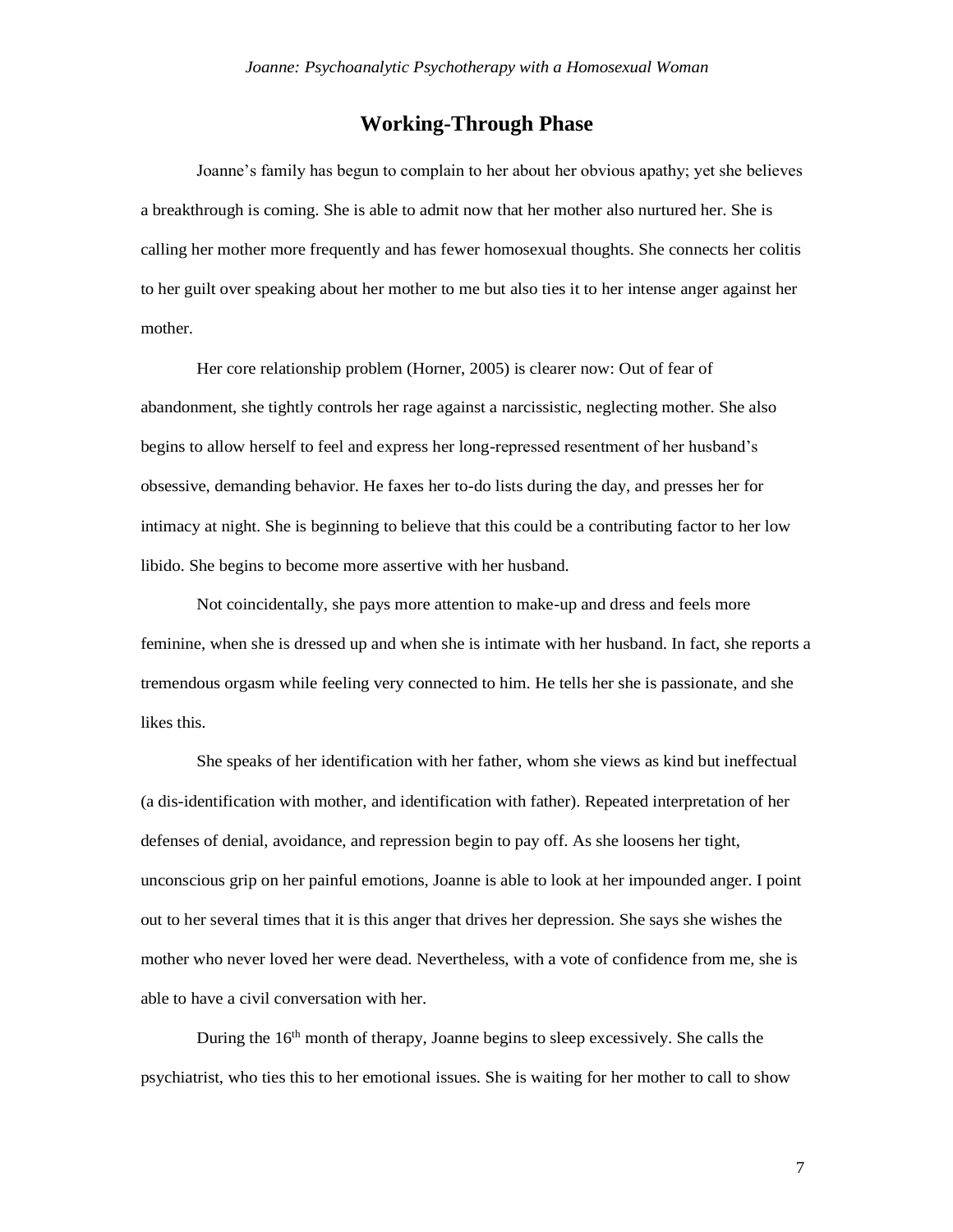that her love for Joanne supersedes her own honor*.* She cannot believe she is doing this. As we discuss sleep as an escape from pain, she confesses that she is doing what her mother did; and she hates it. She is a coward. In the past, others came to her when they needed someone strong. I suggest to her that she feels sorry for others but not herself. Her mother was always weeping and feeling sorry for herself. She asks, "Would a *man* feel sorry for himself?" It becomes clear now that Joanne resolved her pain by assuming a masculine caricature of cold reason. She begins to contemplate the beginnings of her gender identity.

A week later, Joanne speaks of how she always likes to be the center of attention—except when it is *her* party, in which case, she would not feel she deserves it. In this, I say, she agrees with her mother. She seems stunned. She does not want to get into this. She will "fall apart" with self-pity. This would be like her mother. She startles herself with this revelation, even though the words are nothing new (timing is everything).

I ask about her father. He is the opposite. He smiles, is jovial, and engages in a great deal of denial. *I now posit to her that, upon distancing herself from her pitiable mother and adopting her father's style, she left her femininity behind*. She agrees and says she is leaving the session lighter than when she entered.

Eighteen months into the therapy, Joanne concludes that her depression (she did nothing but sleep for 3 days) is a result of anger at her mother turned inward. She is more terrified than ever of losing control. I offer that she has never been in control, and that is why she came to see me. She agrees completely. She says she avoids anger at all costs. Nevertheless, she is aware of growing anger against her husband for his neediness and control.

In between sessions before Passover, she leaves a voicemail thanking me for helping her and saying that she is looking forward to the holy day for the first time.

But she does not return for another seven months. She says she has run out of funds; and she declines an offer of a lower fee, saying she would not feel comfortable with such an arrangement.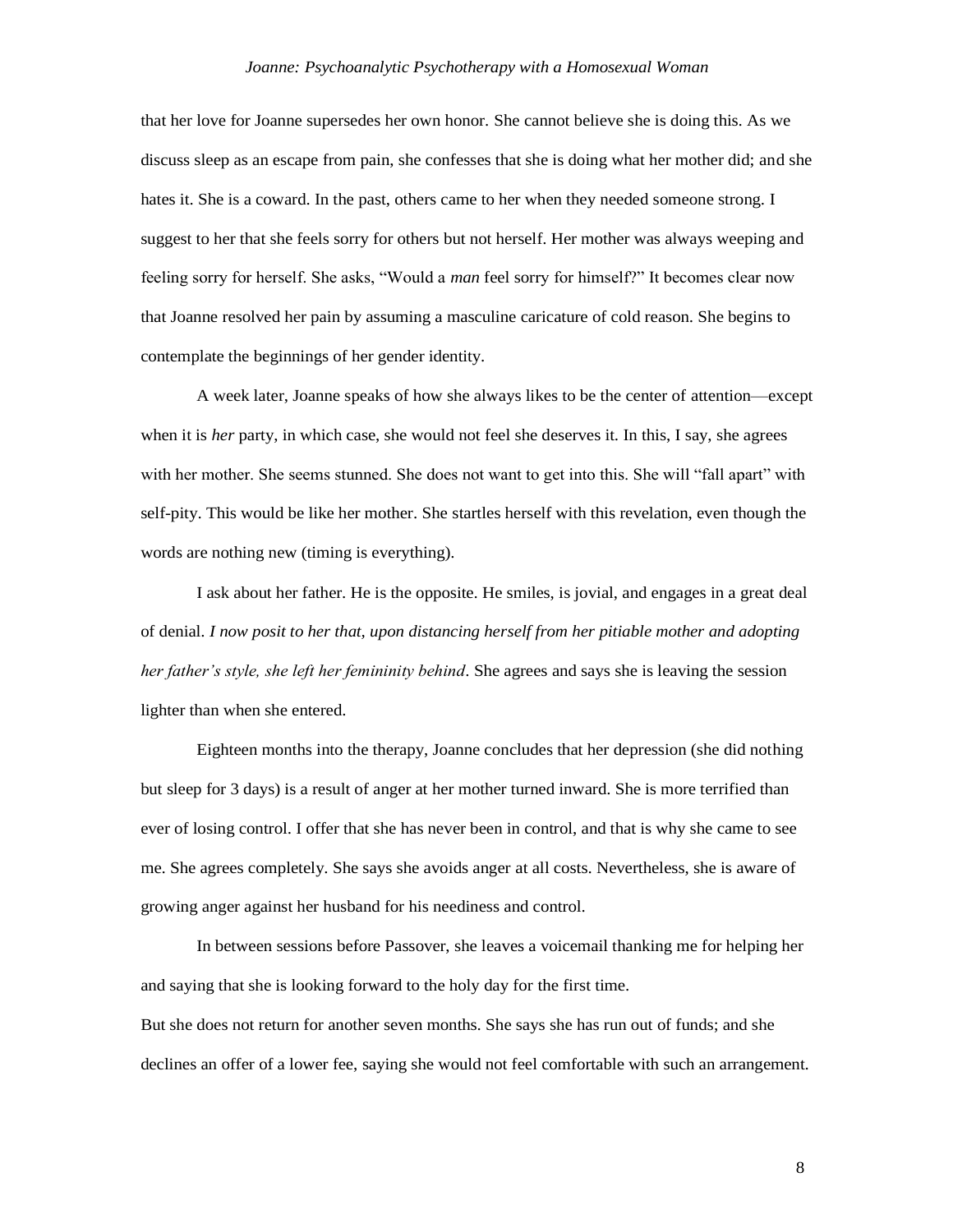When she does return, her libido has hit rock bottom. There is the beginning of a relationship with her mother now, but her husband makes her feel "worthless." She declares there is pain that she will not touch; sessions are exhausting. She acknowledges for the first time that her adolescence was not happy, building as it did upon an unhappy childhood of emotional neglect. She feels our sessions have become "important," helping her to see hidden parts of herself.

She describes herself as "tough" when sober, and tender and affectionate when she drinks. Thus, *her uninhibited self is feminine, while her false persona is masculine*. She has always isolated her true feelings. The only feeling she recognized as a child was anger.

Soon she reports that she is beginning to feel emotionally present with her family. Her own greater emotional accessibility has fostered burgeoning warmth among the children and between the children and the parents. When her son leaves for his first day of school, she experiences a new feeling—sadness—and she likes this.

Yet, she remains generally quite distant from her feelings. When she discovers that her cleaning lady has been stealing from her, she says she understands. She says she now feels "neutral" about her mother. When she describes how her own love does not lead to physical expression, I note that all her feelings have been submerged. *I tell her I believe her impounded anger is an indirect cause of her homosexual feelings.*

Nevertheless, her progress in reintegration of her frightening emotions continues. The marriage is better than ever, and Joanne feels greater affection for her children. There is more access to feelings, particularly caring and tenderness. The family is coming together.

## **Termination**

Finally, after a little more than two years of therapy, Joanne declares herself "a different person." Her colitis is in remission, her libido is better than ever; she is quite active sexually with her husband. She is getting along (within limits) with her mother.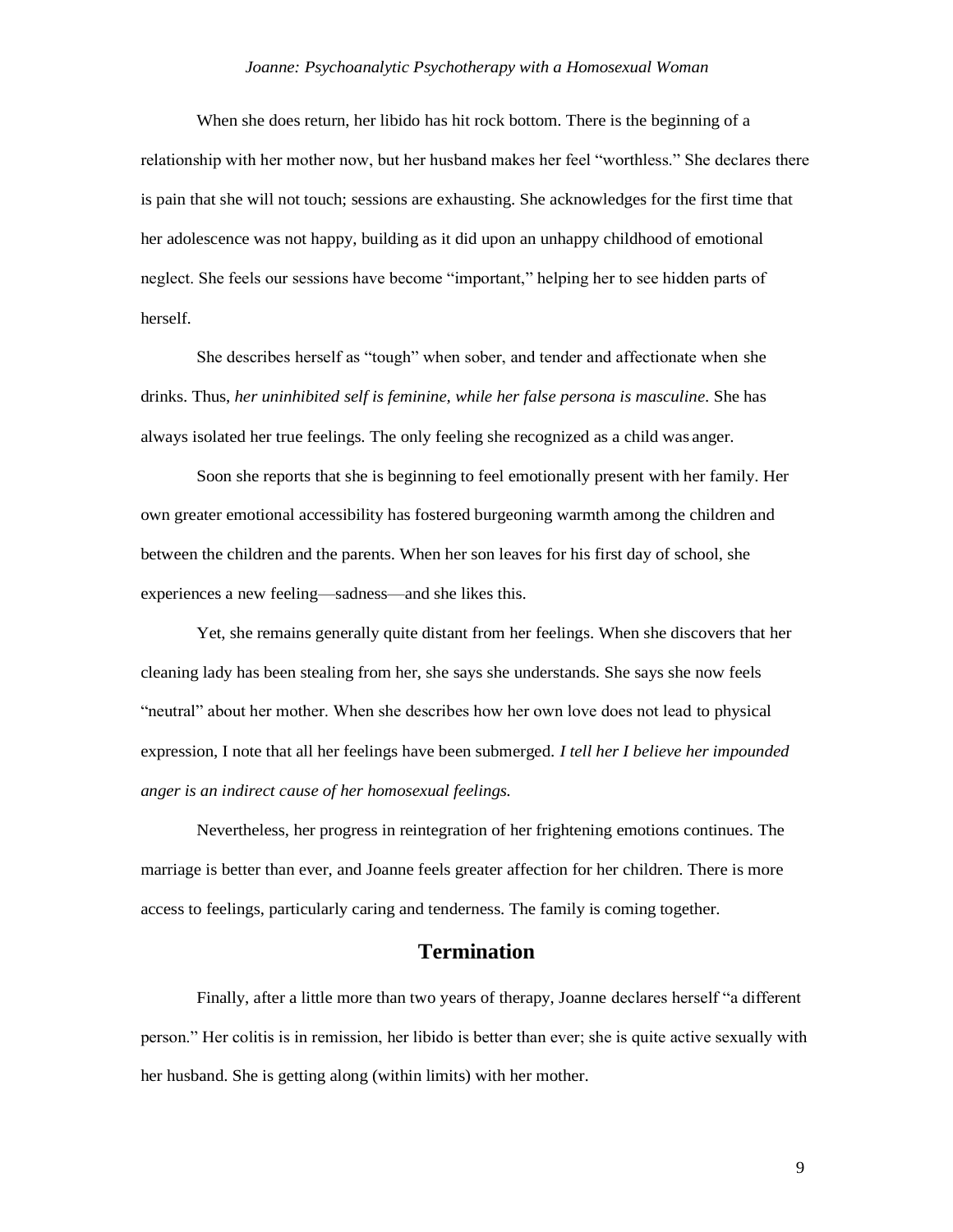A month after we terminated, Joanne called to say she is enjoying life and has never had such mastery of it. Several months later, I happened to meet her at a resort and could not believe how attractive and feminine she looked.

# **Discussion**

In this case, one sees the value of uncovering therapy in resolving issues underlying homosexuality. Impounded rage, fear of abandonment, ambivalent attachment set the stage for the dis-identification with the same-sex parent and identification with the opposite-sex parent. These and other undiscovered parts of the patient's psychological experience are unearthed so that even associated features, such as her depression and colitis, remit.

Psychoanalytic interpretation of sexual fantasy and object choice as they relate to unrealized parts of the ideal self relieve the burden a patient feels, especially when no one else will hear it. Harrowing urges are accepted and discussed. Early origins of sexual identity are analyzed. In this way, even a woman who was a tomboy in childhood can allow her femininity to blossom. The careful loosening of repression leaves the patient freer to experience and express feelings of tenderness and desire.